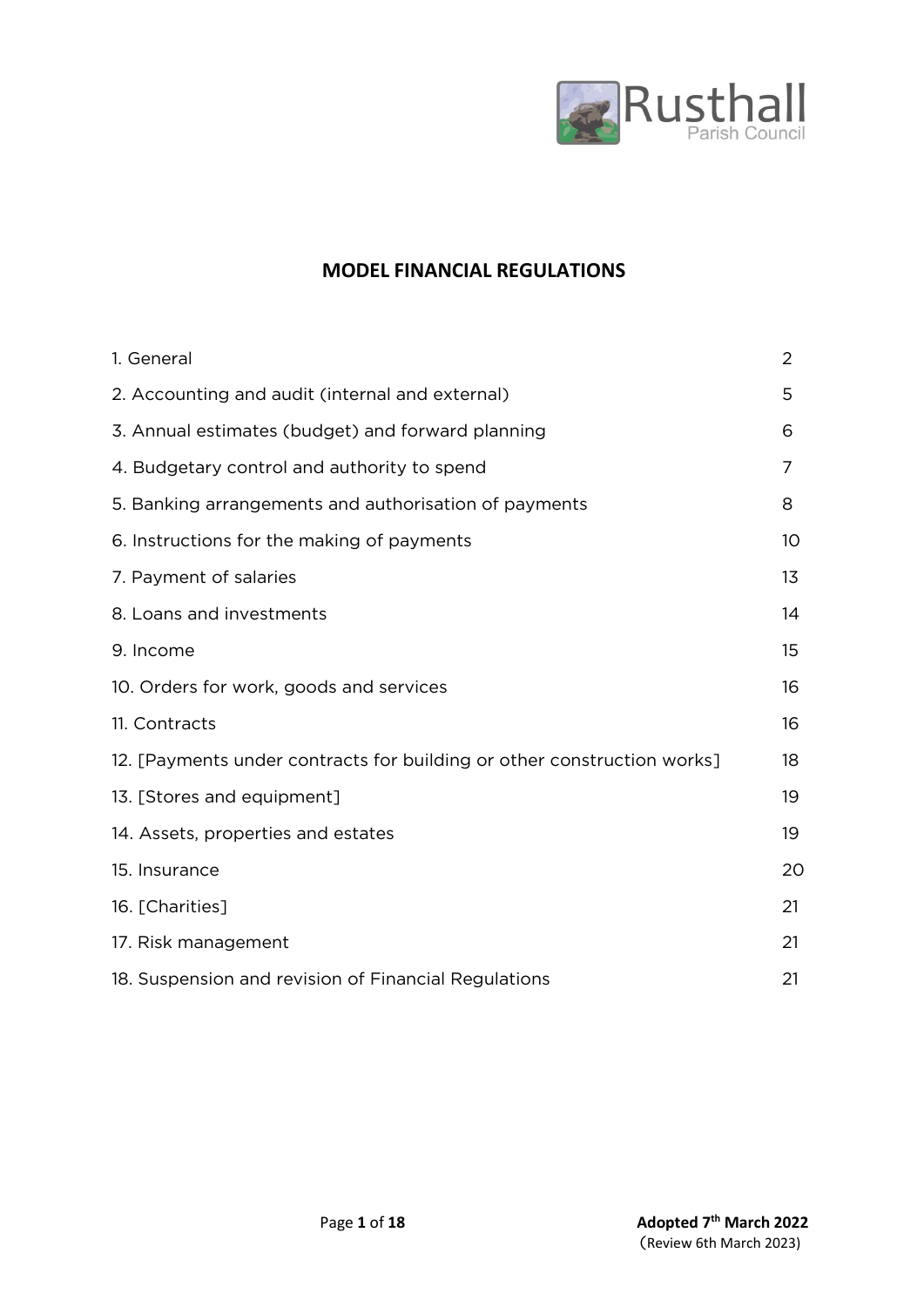

## **1. General**

1.1. These financial regulations govern the conduct of financial management by the council and may only be amended or varied by resolution of the council. Financial regulations are one of the council's three governing policy documents providing procedural guidance for members and officers. Financial regulations must be observed in conjunction with the council's standing orders<sup>1</sup> and any individual financial regulations relating to contracts.

1.2. The council is responsible in law for ensuring that its financial management is adequate and effective and that the council has a sound system of internal control which facilitates the effective exercise of the council's functions, including arrangements for the management of risk.

1.3. The council's accounting control systems must include measures:

- for the timely production of accounts;
- that provide for the safe and efficient safeguarding of public money;
- to prevent and detect inaccuracy and fraud; and
- identifying the duties of officers.

1.4. These financial regulations demonstrate how the council meets these responsibilities and requirements.

1.5. At least once a year, prior to approving the Annual Governance Statement, the council must review the effectiveness of its system of internal control which shall be in accordance with proper practices.

1.6. Deliberate or wilful breach of these Regulations by an employee may give rise to disciplinary proceedings.

1.7. Members of council are expected to follow the instructions within these Regulations and not to entice employees to breach them. Failure to follow instructions within these Regulations brings the office of councillor into disrepute.

1.8. The Responsible Financial Officer (RFO) holds a statutory office to be appointed by the council. [The Clerk has been appointed as RFO for this council and these regulations will apply accordingly.]

1.9. The RFO;

**.** 

- acts under the policy direction of the council;
- administers the council's financial affairs in accordance with all Acts, Regulations and proper practices;

<sup>&</sup>lt;sup>1</sup> Model Standing Orders for Councils (2018 Edition) is available from NALC (©NALC 2018)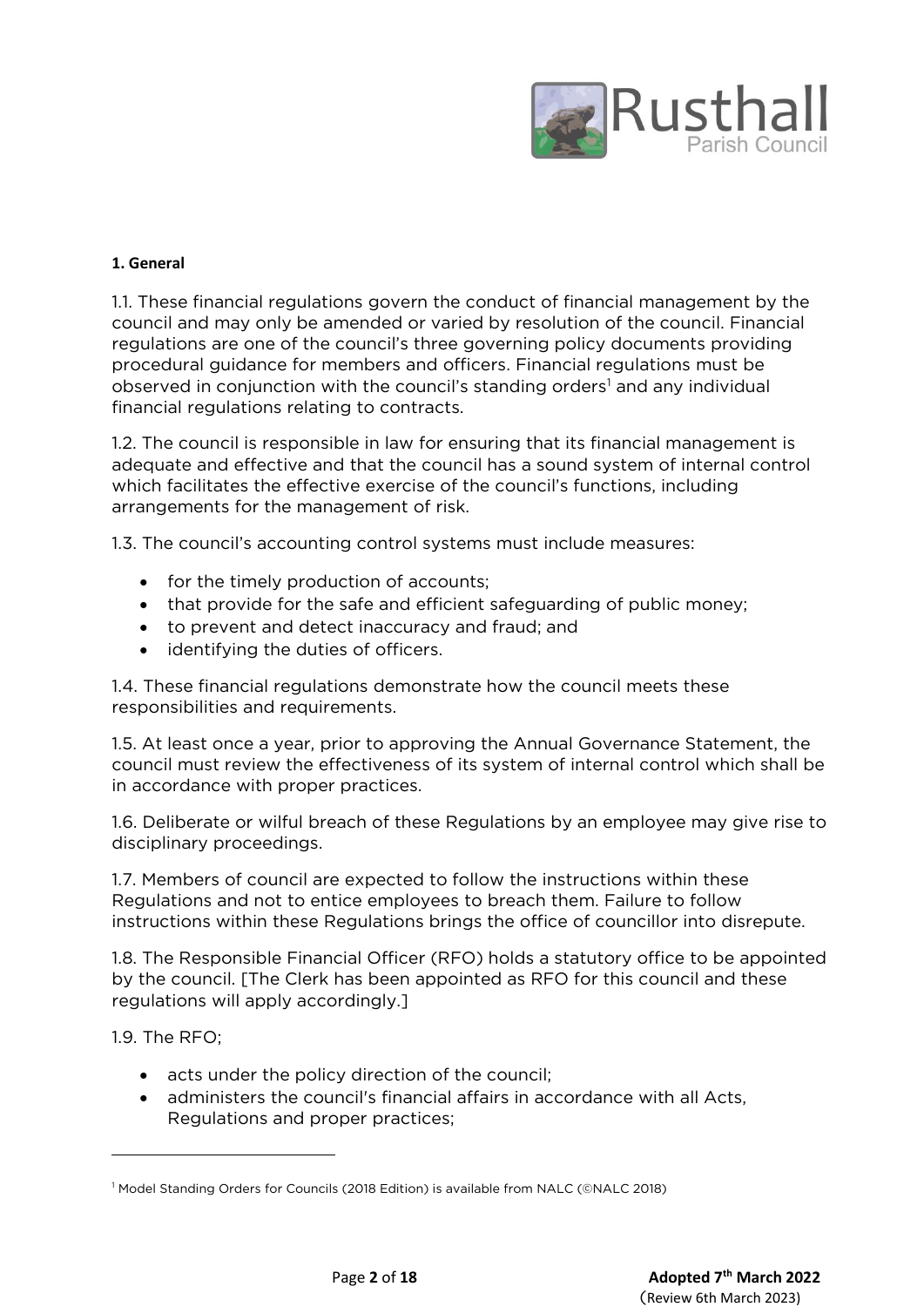

- determines on behalf of the council its accounting records and accounting control systems;
- ensures the accounting control systems are observed;
- maintains the accounting records of the council up to date in accordance with proper practices;
- assists the council to secure economy, efficiency and effectiveness in the use of its resources; and
- produces financial management information as required by the council.

1.10. The accounting records determined by the RFO shall be sufficient to show and explain the council's transactions and to enable the RFO to ensure that any income and expenditure account and statement of balances, or record of receipts and payments and additional information, as the case may be, or management information prepared for the council from time to time comply with the Accounts and Audit Regulations.

1.11. The accounting records determined by the RFO shall in particular contain:

- entries from day to day of all sums of money received and expended by the council and the matters to which the income and expenditure or receipts and payments account relate;
- a record of the assets and liabilities of the council; and
- wherever relevant, a record of the council's income and expenditure in relation to claims made, or to be made, for any contribution, grant or subsidy.

1.12. The accounting control systems determined by the RFO shall include:

- procedures to ensure that the financial transactions of the council are recorded as soon as reasonably practicable and as accurately and reasonably as possible;
- procedures to enable the prevention and detection of inaccuracies and fraud and the ability to reconstruct any lost records;
- identification of the duties of officers dealing with financial transactions and division of responsibilities of those officers in relation to significant transactions;
- procedures to ensure that uncollectable amounts, including any bad debts are not submitted to the council for approval to be written off except with the approval of the RFO and that the approvals are shown in the accounting records; and
- measures to ensure that risk is properly managed.

1.13. The council is not empowered by these Regulations or otherwise to delegate certain specified decisions. In particular any decision regarding:

setting the final budget or the precept (council tax requirement);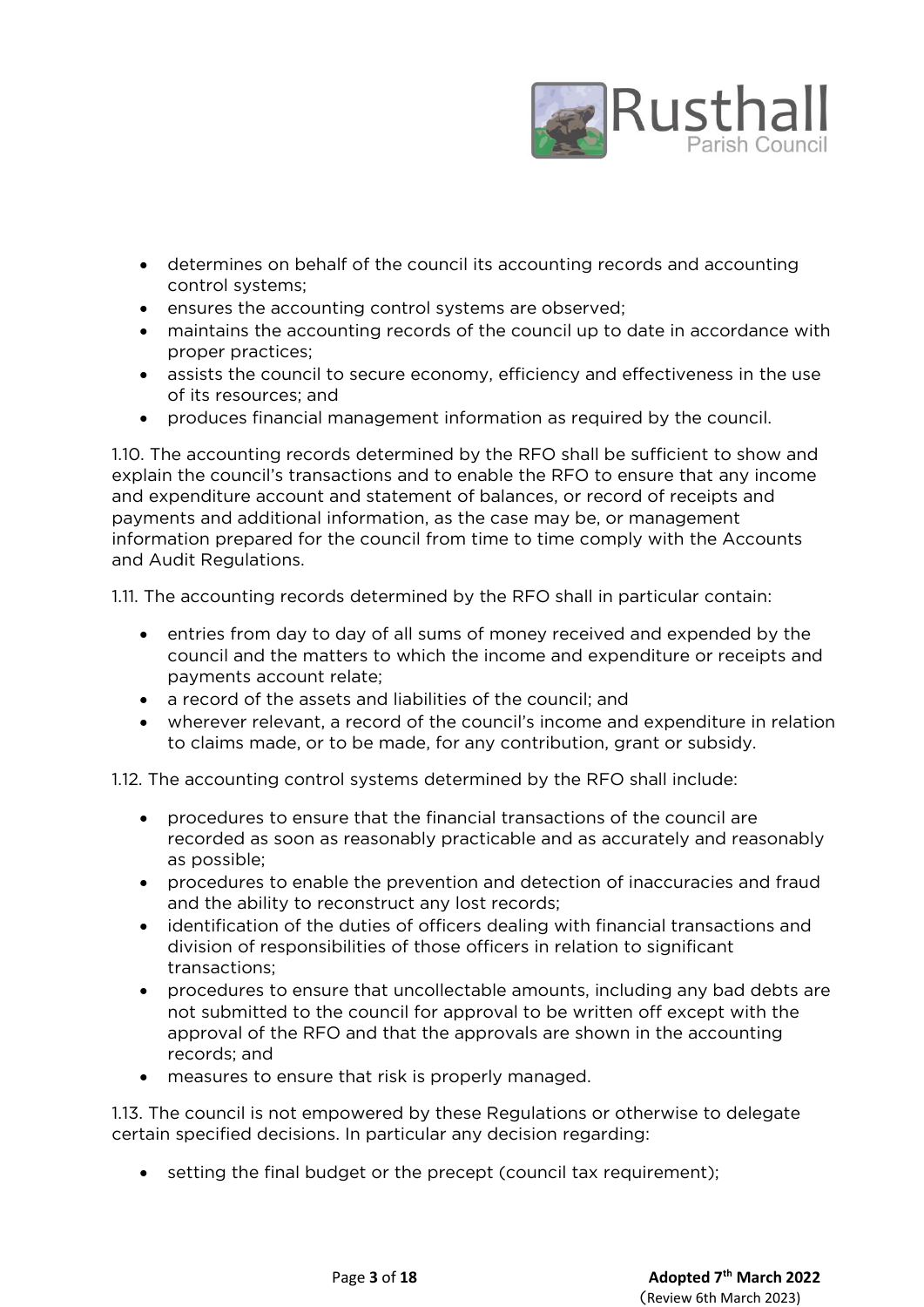

- approving accounting statements;
- approving an annual governance statement;
- borrowing;
- writing off bad debts;
- declaring eligibility for the General Power of Competence; and
- addressing recommendations in any report from the internal or external auditors, shall be a matter for the full council only.

1.14. In addition, the council must:

- determine and keep under regular review the bank mandate for all council bank accounts;
- approve any grant or a single commitment in excess of £500; and
- in respect of the annual salary for any employee have regard to recommendations about annual salaries of employees made by the relevant committee in accordance with its terms of reference.

1.15. In these financial regulations, references to the Accounts and Audit Regulations or 'the regulations' shall mean the regulations issued under the provisions of section 27 of the Audit Commission Act 1998, or any superseding legislation, and then in force unless otherwise specified.

In these financial regulations the term 'proper practice' or 'proper practices' shall refer to guidance issued in *Governance and Accountability for Local Councils - a Practitioners' Guide (England)* issued by the Joint Practitioners Advisory Group (JPAG), available from the websites of NALC and the Society for Local Council Clerks (SLCC).

#### **2. Accounting and audit (internal and external)**

2.1. All accounting procedures and financial records of the council shall be determined by the RFO in accordance with the Accounts and Audit Regulations, appropriate guidance and proper practices.

2.2. On a regular basis, at least once in each quarter, and at each financial year end, a member shall be appointed to verify bank reconciliations (for all accounts) produced by the RFO. The member shall sign the reconciliations and the original bank statements (or similar document) as evidence of verification. This activity shall on conclusion be reported, including any exceptions, to and noted by the council.

2.3. The RFO shall complete the annual statement of accounts, annual report, and any related documents of the council contained in the Annual Return (as specified in proper practices) as soon as practicable after the end of the financial year and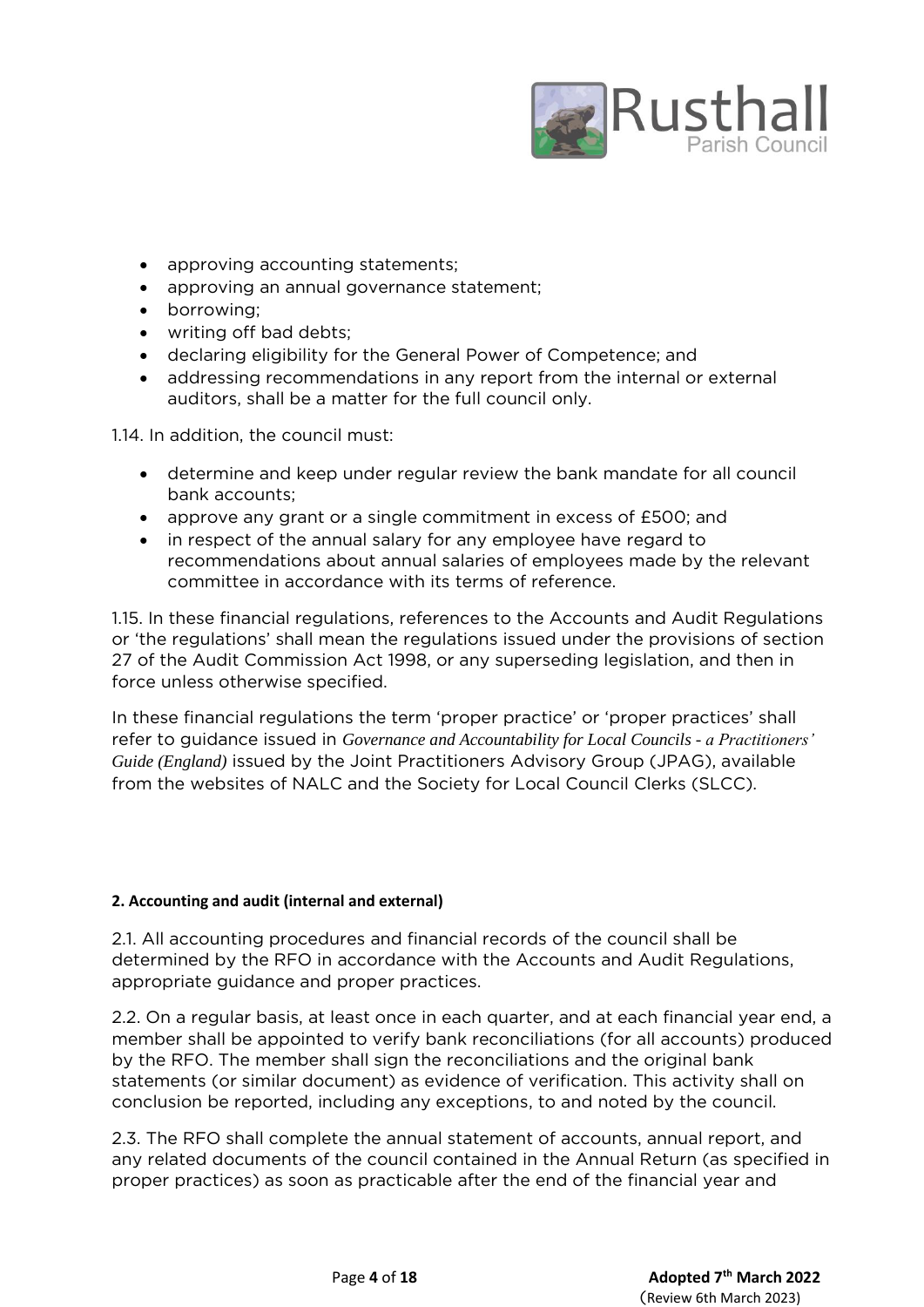

having certified the accounts shall submit them and report thereon to the council within the timescales set by the Accounts and Audit Regulations.

2.4. The council shall ensure that there is an adequate and effective system of internal audit of its accounting records, and of its system of internal control in accordance with proper practices. Any officer or member of the council shall make available such documents and records as appear to the council to be necessary for the purpose of the audit and shall, as directed by the council, supply the RFO, internal auditor, or external auditor with such information and explanation as the council considers necessary for that purpose.

2.5. The internal auditor shall be appointed by and shall carry out the work in relation to internal controls required by the council in accordance with proper practices.

2.6. The internal auditor shall:

- be competent and independent of the financial operations of the council;
- report to council in writing, or in person, on a regular basis with a minimum of one annual written report during each financial year;
- to demonstrate competence, objectivity and independence, be free from any actual or perceived conflicts of interest, including those arising from family relationships; and
- has no involvement in the financial decision making, management or control of the council

2.7. Internal or external auditors may not under any circumstances:

- perform any operational duties for the council;
- initiate or approve accounting transactions; or
- direct the activities of any council employee, except to the extent that such employees have been appropriately assigned to assist the internal auditor.

2.8. For the avoidance of doubt, in relation to internal audit the terms 'independent' and 'independence' shall have the same meaning as is described in proper practices.

2.9. The RFO shall make arrangements for the exercise of electors' rights in relation to the accounts including the opportunity to inspect the accounts, books, and vouchers and display or publish any notices and statements of account required by Audit Commission Act 1998, or any superseding legislation, and the Accounts and Audit Regulations.

2.10. The RFO shall, without undue delay, bring to the attention of all councillors any correspondence or report from internal or external auditors.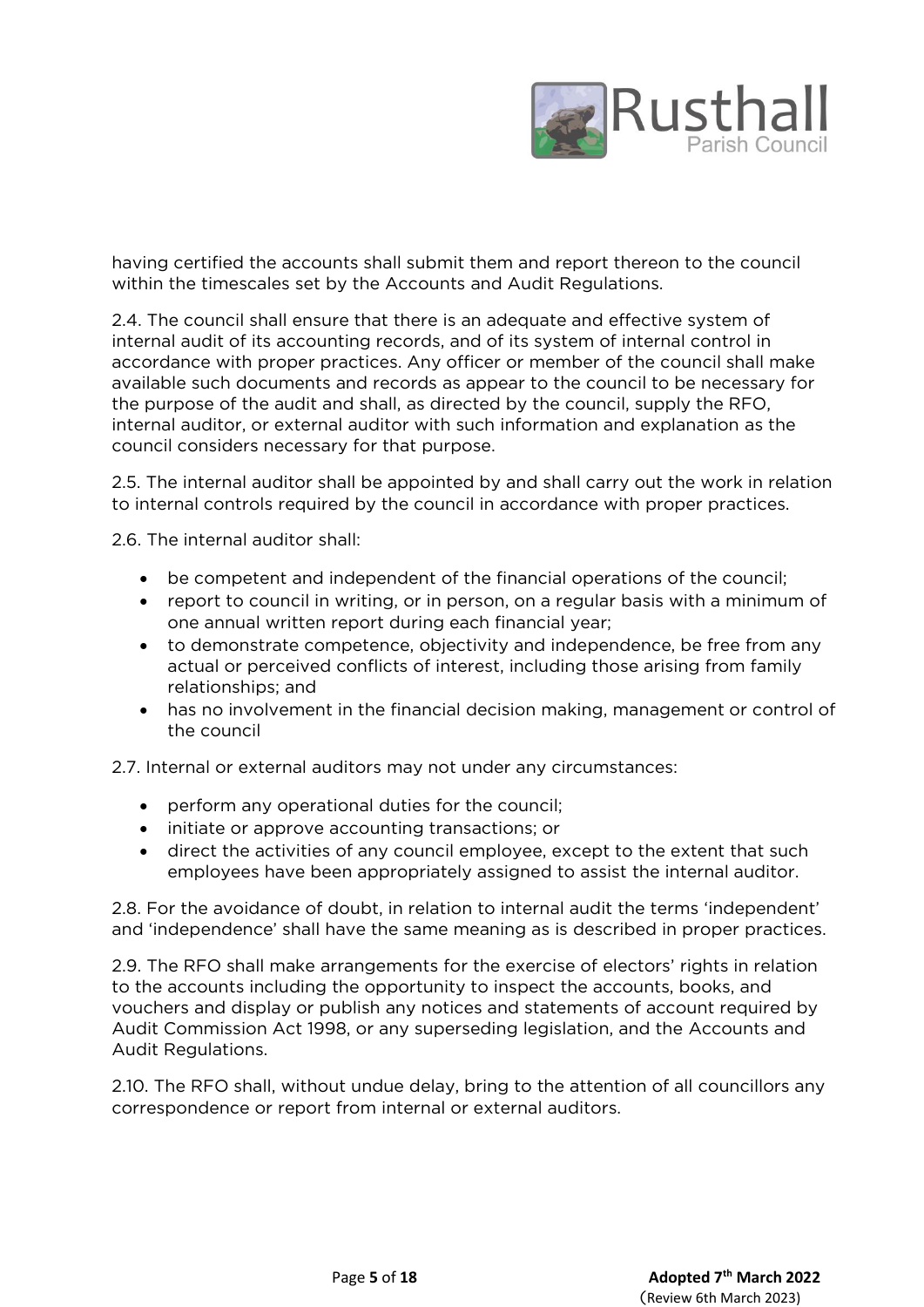

## **3. Annual estimates (budget) and forward planning**

3.1. Each committee shall review its three-year forecast of revenue and capital receipts and payments. Having regard to the forecast, it shall thereafter formulate and submit proposals for the following financial year to the council not later than the end of October each year including any proposals for revising the forecast.

3.2. The RFO must each year, by no later than November, prepare detailed estimates of all receipts and payments including the use of reserves and all sources of funding for the following financial year in the form of a budget to be considered by the Finance Committee and the council.

3.3. The council shall consider annual budget proposals in relation to the council's three year forecast of revenue and capital receipts and payments including recommendations for the use of reserves and sources of funding and update the forecast accordingly.

3.4. The council shall fix the precept (council tax requirement), and relevant basic amount of council tax to be levied for the ensuing financial year not later than by the end of January each year. The RFO shall issue the precept to the billing authority and shall supply each member with a copy of the approved annual budget.

3.5. The approved annual budget shall form the basis of financial control for the ensuing year.

## **4. Budgetary control and authority to spend**

4.1. Expenditure on revenue items may be authorised up to the amounts included for that class of expenditure in the approved budget. This authority is to be determined by:

- the council for all items over £1000
- the Clerk, in conjunction with Chair and Vice Chair of Council for any items below £1000 and above £500
- The Clerk for any items below £500

Such authority is to be evidenced by a minute or by an authorisation slip duly signed by the Clerk, and where necessary also by the appropriate Chairman.

Contracts may not be disaggregated to avoid controls imposed by these regulations.

4.2. No expenditure may be authorised that will exceed the amount provided in the revenue budget for that class of expenditure other than by resolution of the council, or duly delegated committee. During the budget year and with the approval of council having considered fully the implications for public services, unspent and available amounts may be moved to other budget headings or to an earmarked reserve as appropriate ('virement').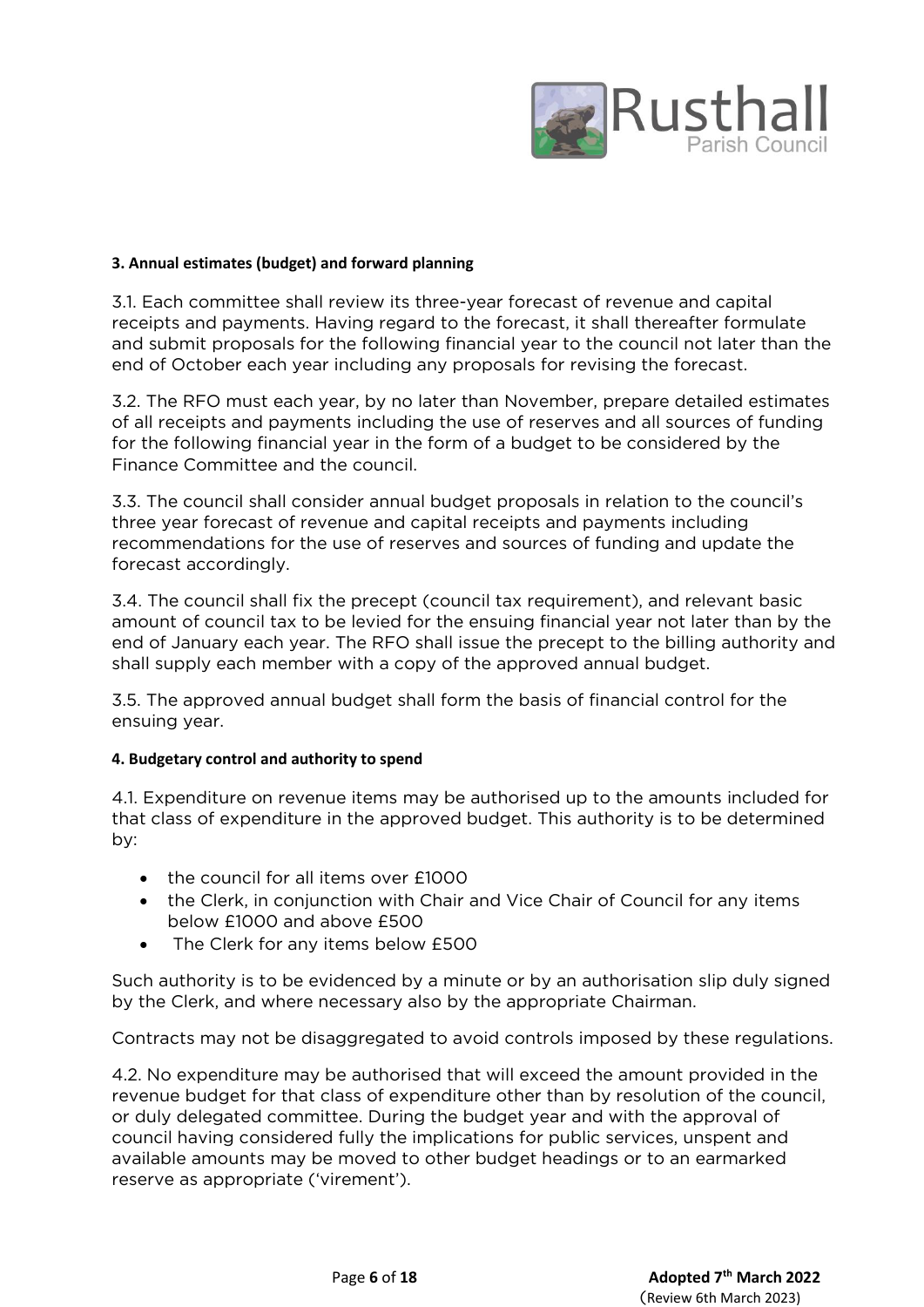

4.3. Unspent provisions in the revenue or capital budgets for completed projects shall not be carried forward to a subsequent year.

4.4. The salary budgets are to be reviewed at least annually in October for the following financial year and such review shall be evidenced by a hard copy schedule signed by the Clerk and the Chairman of Council or relevant committee. The RFO will inform committees of any changes impacting on their budget requirement for the coming year in good time.

4.5. In cases of extreme risk to the delivery of council services, the clerk may authorise revenue expenditure on behalf of the council which in the clerk's judgement it is necessary to carry out. Such expenditure includes repair, replacement or other work, whether or not there is any budgetary provision for the expenditure, subject to a limit of £500. The Clerk shall report such action to the chairman as soon as possible and to the council as soon as practicable thereafter.

4.6. No expenditure shall be authorised in relation to any capital project and no contract entered into or tender accepted involving capital expenditure unless the council is satisfied that the necessary funds are available and the requisite borrowing approval has been obtained.

4.7. All capital works shall be administered in accordance with the council's standing orders and financial regulations relating to contracts.

4.8. The RFO shall regularly provide the council with a statement of receipts and payments to date under each head of the budgets, comparing actual expenditure to the appropriate date against that planned as shown in the budget. These statements are to be prepared at least at the end of each financial quarter and shall show explanations of material variances. For this purpose, "material" shall be in excess of £100 or 15% of the budget.

4.9. Changes in earmarked reserves shall be approved by council as part of the budgetary control process.

## **5. Banking arrangements and authorisation of payments**

5.1. The Council's banking arrangements, including the bank mandate, shall be made by the RFO and approved by the Council; banking arrangements may not be delegated to a committee. They shall be regularly reviewed for safety and efficiency.

5.2. The RFO shall prepare a schedule of payments requiring authorisation, forming part of the Agenda for the Meeting and, together with the relevant invoices, present the schedule to council. The council shall review the schedule for compliance and, having satisfied itself shall authorise payment by a resolution of the. The approved schedule shall be ruled off and initialled by the Chairman of the Meeting. A detailed list of all payments shall be disclosed within or as an attachment to the minutes of the meeting at which payment was authorised. Personal payments (including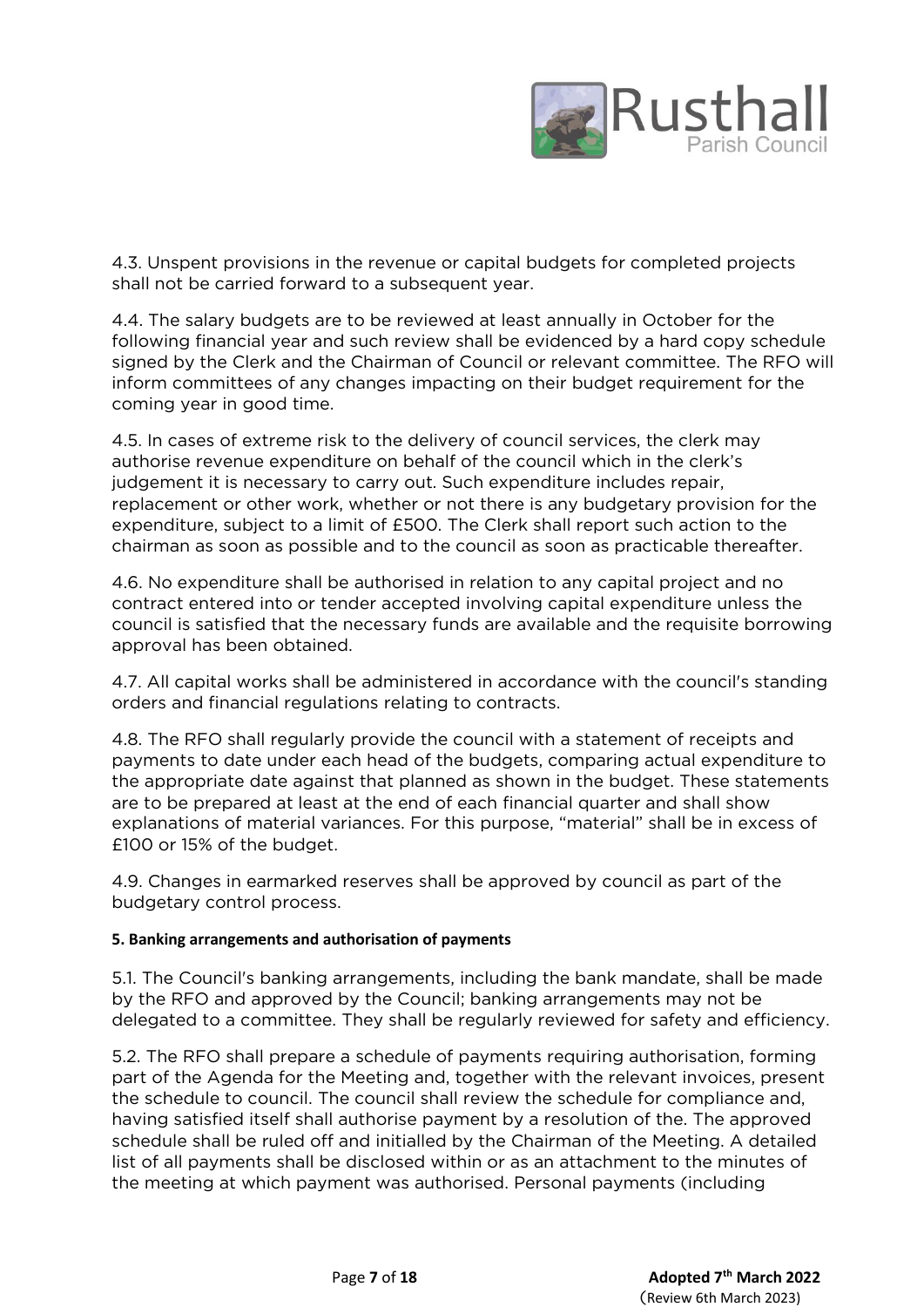

salaries, wages, expenses and any payment made in relation to the termination of a contract of employment) may be summarised to remove public access to any personal information.

5.3. All invoices for payment shall be examined, verified and certified by the RFO to confirm that the work, goods or services to which each invoice relates has been received, carried out, examined and represents expenditure previously approved by the council.

5.4. The RFO shall examine invoices for arithmetical accuracy and analyse them to the appropriate expenditure heading. The RFO shall take all steps to pay all invoices submitted, and which are in order, at the next available council meeting.

5.5. The Clerk and RFO shall have delegated authority to authorise the payment of items only in the following circumstances:

a) If a payment is necessary to avoid a charge to interest under the Late Payment of Commercial Debts (Interest) Act 1998, and the due date for payment is before the next scheduled Meeting of council, where the Clerk and RFO certify that there is no dispute or other reason to delay payment, provided that a list of such payments shall be submitted to the next appropriate meeting of council;

b) An expenditure item authorised under 5.6 below (continuing contracts and obligations) provided that a list of such payments shall be submitted to the next appropriate meeting of council; or

c) fund transfers within the councils banking arrangements up to the sum of £10,000, provided that a list of such payments shall be submitted to the next appropriate meeting of council.

5.6. …..

5.7. …...

5.8. In respect of grants a duly authorised committee shall approve expenditure within any limits set by Council and in accordance with any policy statement approved by Council. Any Revenue or Capital Grant shall before payment, be subject to ratification by resolution of the Council.

5.9. Members are subject to the Code of Conduct that has been adopted by the council and shall comply with the Code and Standing Orders when a decision to authorise or instruct payment is made in respect of a matter in which they have a disclosable pecuniary or other interest, unless a dispensation has been granted.

5.10. The council will aim to rotate the duties of members in these Regulations so that onerous duties are shared out as evenly as possible over time.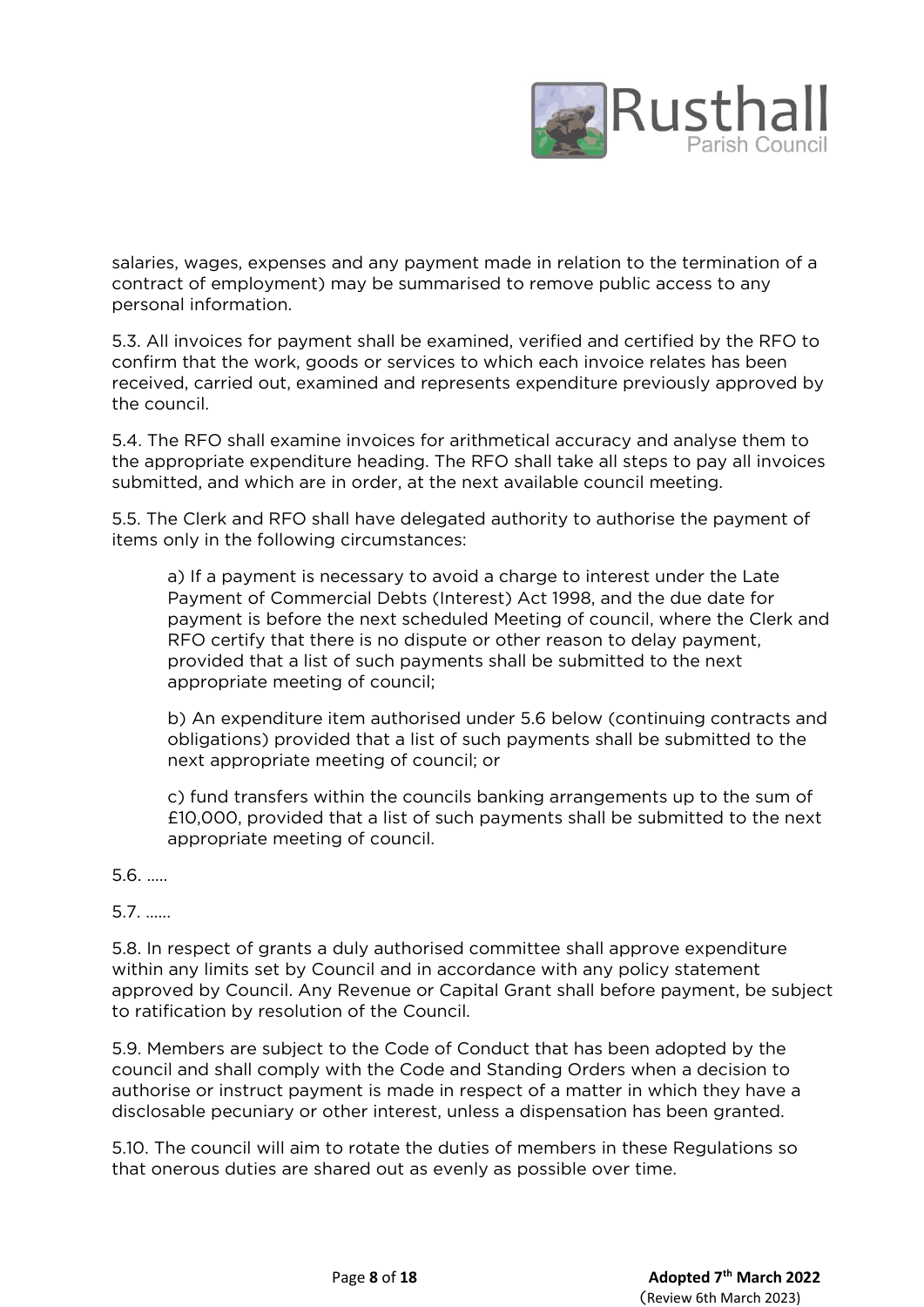

5.11. Any changes in the recorded details of suppliers, such as bank account records, shall be approved in writing by a Member.

### **6. Instructions for the making of payments**

6.1. The council will make safe and efficient arrangements for the making of its payments.

6.2. Following authorisation under Financial Regulation 5 above, the council, a duly delegated committee or, if so delegated, the Clerk or RFO shall give instruction that a payment shall be made.

6.3. All payments shall be affected by cheque or other instructions to the council's bankers, or otherwise, in accordance with a resolution of council.

6.4. Cheques or orders for payment drawn on the bank account in accordance with the schedule as presented to council or committee shall be signed by two members of council in accordance with a resolution instructing that payment. A member who is a bank signatory, having a connection by virtue of family or business relationships with the beneficiary of a payment, should not, under normal circumstances, be a signatory to the payment in question.

6.5. To indicate agreement of the details shown on the cheque or order for payment with the counterfoil and the invoice or similar documentation, the signatories shall each also initial the cheque counterfoil.

6.6. Cheques or orders for payment shall not normally be presented for signature other than at a council or committee meeting (including immediately before or after such a meeting). Any signatures obtained away from such meetings shall be reported to the council at the next convenient meeting.

6.7. If thought appropriate by the council, payment for utility supplies (energy, telephone and water) and any National Non-Domestic Rates may be made by variable direct debit provided that the instructions are signed by two members and any payments are reported to council as made. The approval of the use of a variable direct debit shall be renewed by resolution of the council at least every two years.

6.8. If thought appropriate by the council, payment for certain items (principally salaries) may be made by banker's standing order provided that the instructions are signed, or otherwise evidenced by two members are retained and any payments are reported to council as made. The approval of the use of a banker's standing order shall be renewed by resolution of the council at least every two years.

6.9. If thought appropriate by the council, payment for certain items may be made by BACS or CHAPS methods provided that the instructions for each payment are signed, or otherwise evidenced, by two authorised bank signatories, are retained and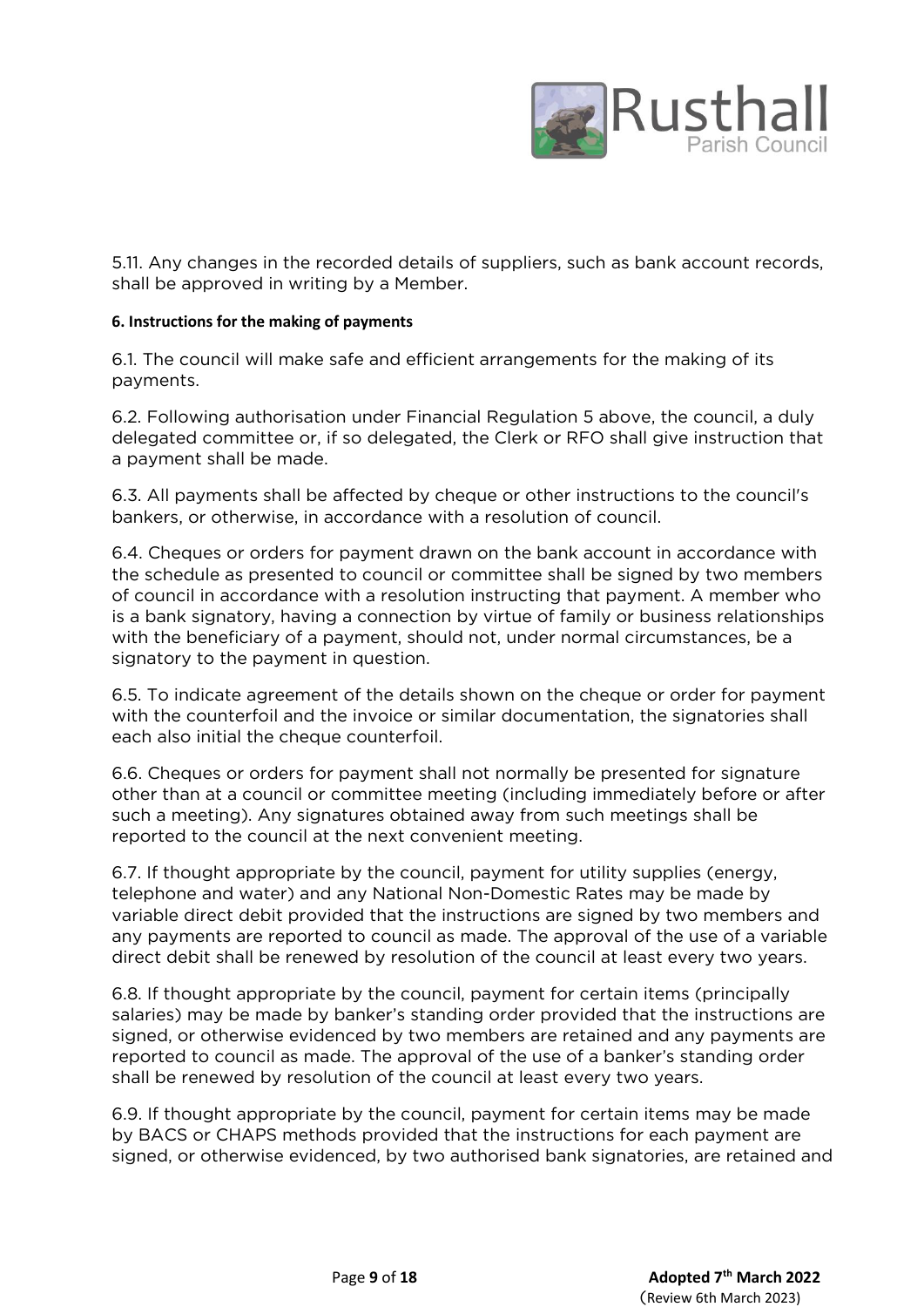

any payments are reported to council as made. The approval of the use of BACS or CHAPS shall be renewed by resolution of the council at least every two years.

6.10. If thought appropriate by the council payment for certain items may be made by internet banking transfer provided evidence is retained showing which members approved the payment.

6.11. Where a computer requires use of a personal identification number (PIN) or other password(s), for access to the council's records on that computer, a note shall be made of the PIN and Passwords and shall be handed to and retained by the Chairman of Council in a sealed dated envelope. This envelope may not be opened other than in the presence of two other councillors. After the envelope has been opened, in any circumstances, the PIN and / or passwords shall be changed as soon as practicable. The fact that the sealed envelope has been opened, in whatever circumstances, shall be reported to all members immediately and formally to the next available meeting of the council. This will not be required for a member's personal computer used only for remote authorisation of bank payments.

6.12. No employee or councillor shall disclose any PIN or password, relevant to the working of the council or its bank accounts, to any person not authorised in writing by the council or a duly delegated committee.

6.13. Regular back-up copies of the records on any computer shall be made and shall be stored securely away from the computer in question, and preferably off site.

6.14. The council, and any members using computers for the council's financial business, shall ensure that anti-virus, anti-spyware and firewall software with automatic updates, together with a high level of security, is used.

6.15. Where internet banking arrangements are made with any bank, the Clerk/RFO shall be appointed as the Service Administrator. The bank mandate approved by the council shall identify a number of councillors who will be authorised to approve transactions on those accounts. The bank mandate will state clearly the amounts of payments that can be instructed by the use of the Service Administrator alone, or by the Service Administrator with a stated number of approvals.

6.16. Access to any internet banking accounts will be directly to the access page (which may be saved under "favourites"), and not through a search engine or e-mail link. Remembered or saved passwords facilities must not be used on any computer used for council banking work. Breach of this Regulation will be treated as a very serious matter under these regulations.

6.17. Changes to account details for suppliers, which are used for internet banking may only be changed on written hard copy notification by the supplier and supported by hard copy authority for change signed by the Clerk/the RFO and a member. A programme of regular checks of standing data with suppliers will be followed.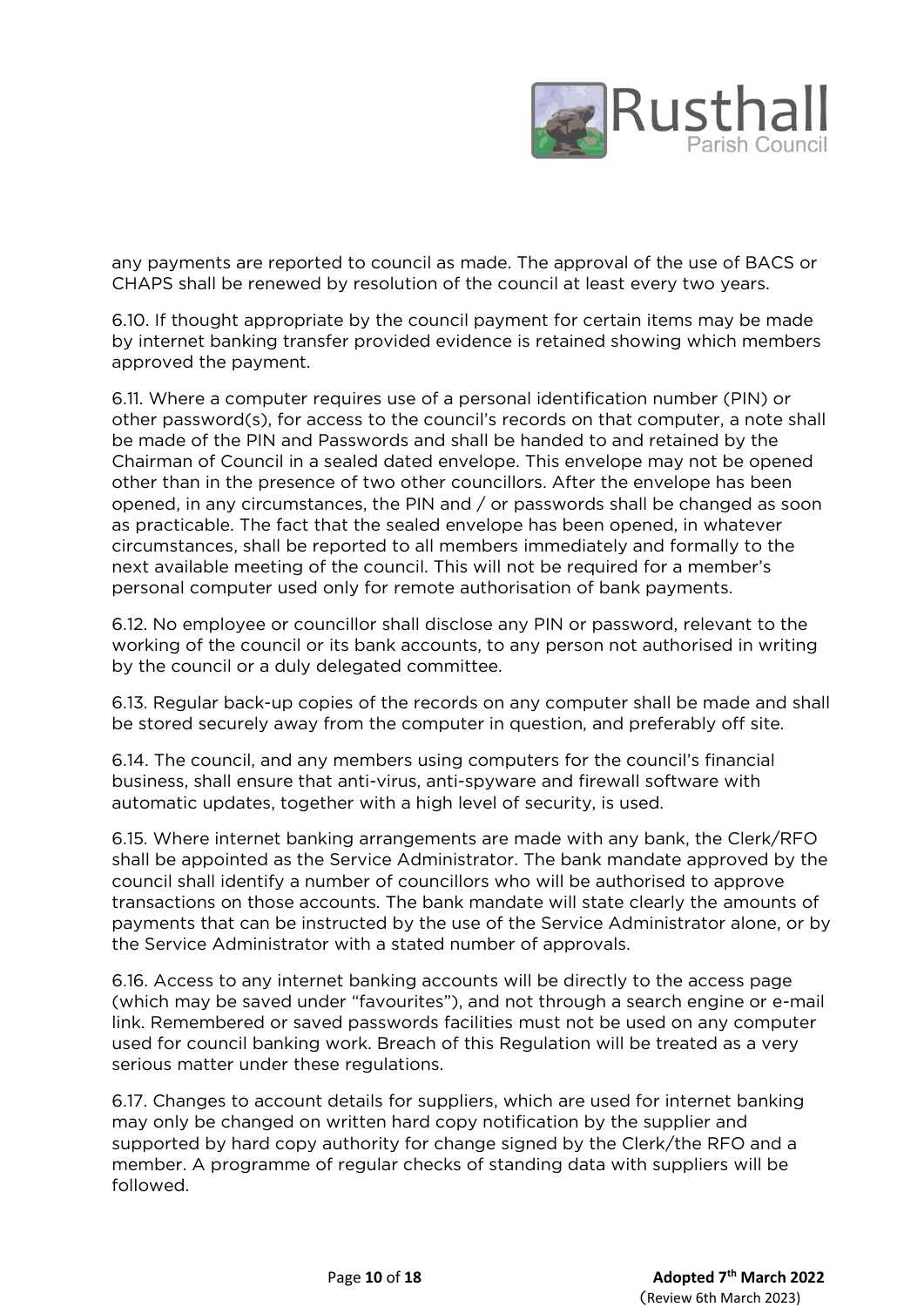

6.18. …

6.19. …

6.20. Any corporate credit card or trade card account opened by the council will be specifically restricted to use by the Clerk/ RFO and shall be subject to automatic payment in full at each month-end. Personal credit or debit cards of members or staff shall not be used under any circumstances.

6.21. The council will not maintain any form of cash float. All cash received must be banked intact. Any payments made in cash by the Clerk/RFO (for example for postage or minor stationery items) shall be refunded on a regular basis, at least quarterly.

# **7. Payment of salaries**

7.1. As an employer, the council shall make arrangements to meet fully the statutory requirements placed on all employers by PAYE and National Insurance legislation. The payment of all salaries shall be made in accordance with payroll records and the rules of PAYE and National Insurance currently operating, and salary rates shall be as agreed by council, or duly delegated committee.

7.2. Payment of salaries and payment of deductions from salary such as may be required to be made for tax, national insurance and pension contributions, or similar statutory or discretionary deductions must be made in accordance with the payroll records and on the appropriate dates stipulated in employment contracts, provided that each payment is reported to the next available council meeting, as set out in these regulations above.

7.3. No changes shall be made to any employee's pay, emoluments, or terms and conditions of employment without the prior consent of the council.

7.4. Each and every payment to employees of net salary and to the appropriate creditor of the statutory and discretionary deductions shall be recorded in a separate confidential record (confidential cash book). This confidential record is not open to inspection or review (under the Freedom of Information Act 2000 or otherwise) other than:

a) by any councillor who can demonstrate a need to know;

- b) by the internal auditor;
- c) by the external auditor; or

d) by any person authorised under Audit Commission Act 1998, or any superseding legislation.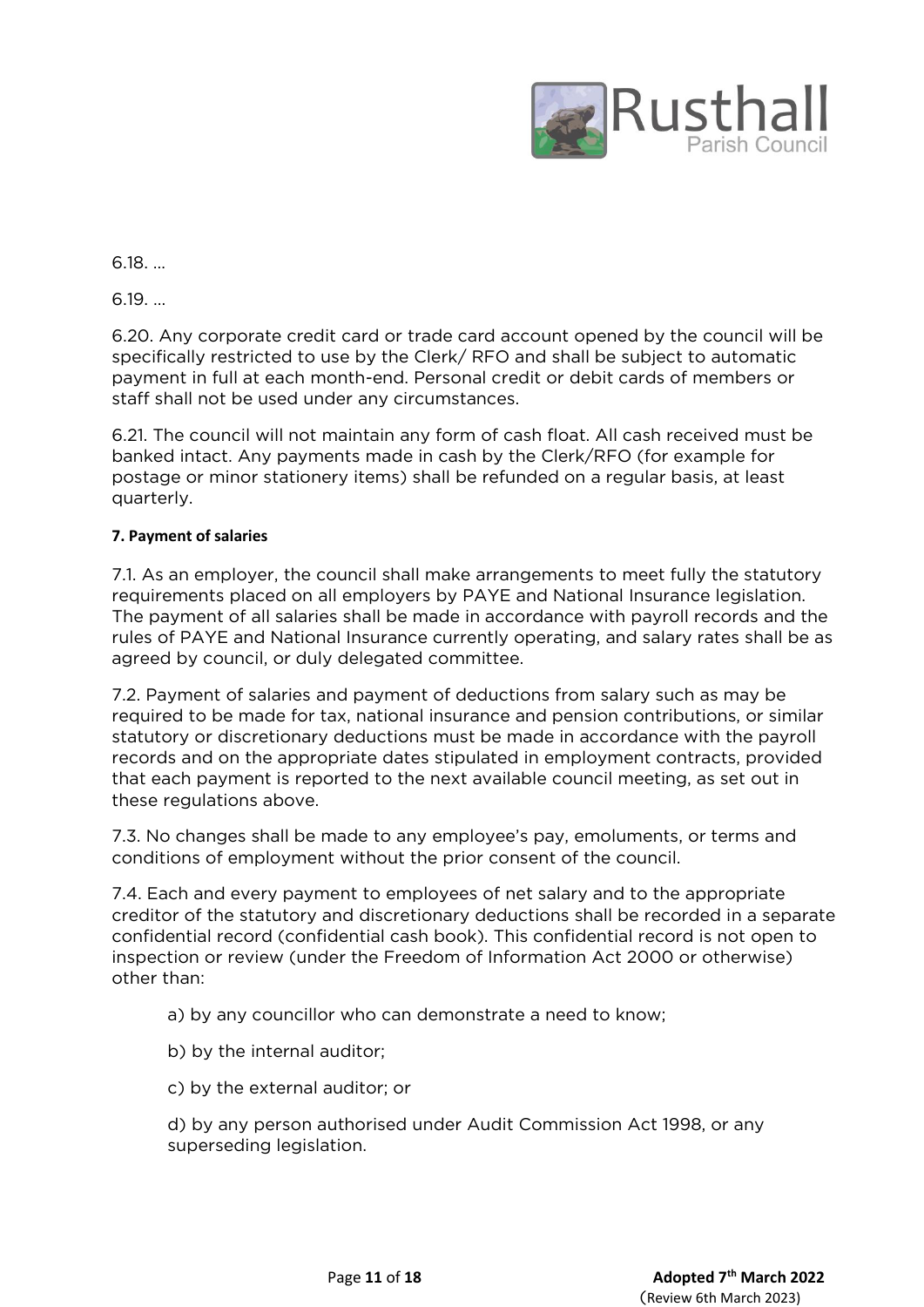

7.5. The total of such payments in each calendar month shall be reported with all other payments as made as may be required under these Financial Regulations, to ensure that only payments due for the period have actually been paid.

7.6. An effective system of personal performance management should be maintained for the senior officers.

7.7. Any termination payments shall be supported by a clear business case and reported to the council. Termination payments shall only be authorised by council.

7.8. Before employing interim staff, the council must consider a full business case.

## **8. Loans and investments**

8.1. All borrowings shall be affected in the name of the council, after obtaining any necessary borrowing approval. Any application for borrowing approval shall be approved by Council as to terms and purpose. The application for borrowing approval, and subsequent arrangements for the loan shall only be approved by full council.

8.2. Any financial arrangement which does not require formal borrowing approval from the Secretary of State/Welsh Assembly Government (such as Hire Purchase or Leasing of tangible assets) shall be subject to approval by the full council. In each case a report in writing shall be provided to council in respect of value for money for the proposed transaction.

8.3. The council will arrange with the council's banks and investment providers for the sending of a copy of each statement of account to the Chairman of the council at the same time as one is issued to the Clerk or RFO.

8.4. All loans and investments shall be negotiated in the name of the council and shall be for a set period in accordance with council policy.

8.5. The council shall consider the need for an Investment Strategy and Policy which, if drawn up, shall be in accordance with relevant regulations, proper practices and guidance. Any Strategy and Policy shall be reviewed by the council at least annually.

8.6. All investments of money under the control of the council shall be in the name of the council.

8.7. All investment certificates and other documents relating thereto shall be retained in the custody of the Clerk/RFO.

8.8. Payments in respect of short term or long-term investments, including transfers between bank accounts held in the same bank, or branch, shall be made in accordance with Regulation 5 (Authorisation of payments) and Regulation 6 (Instructions for payments).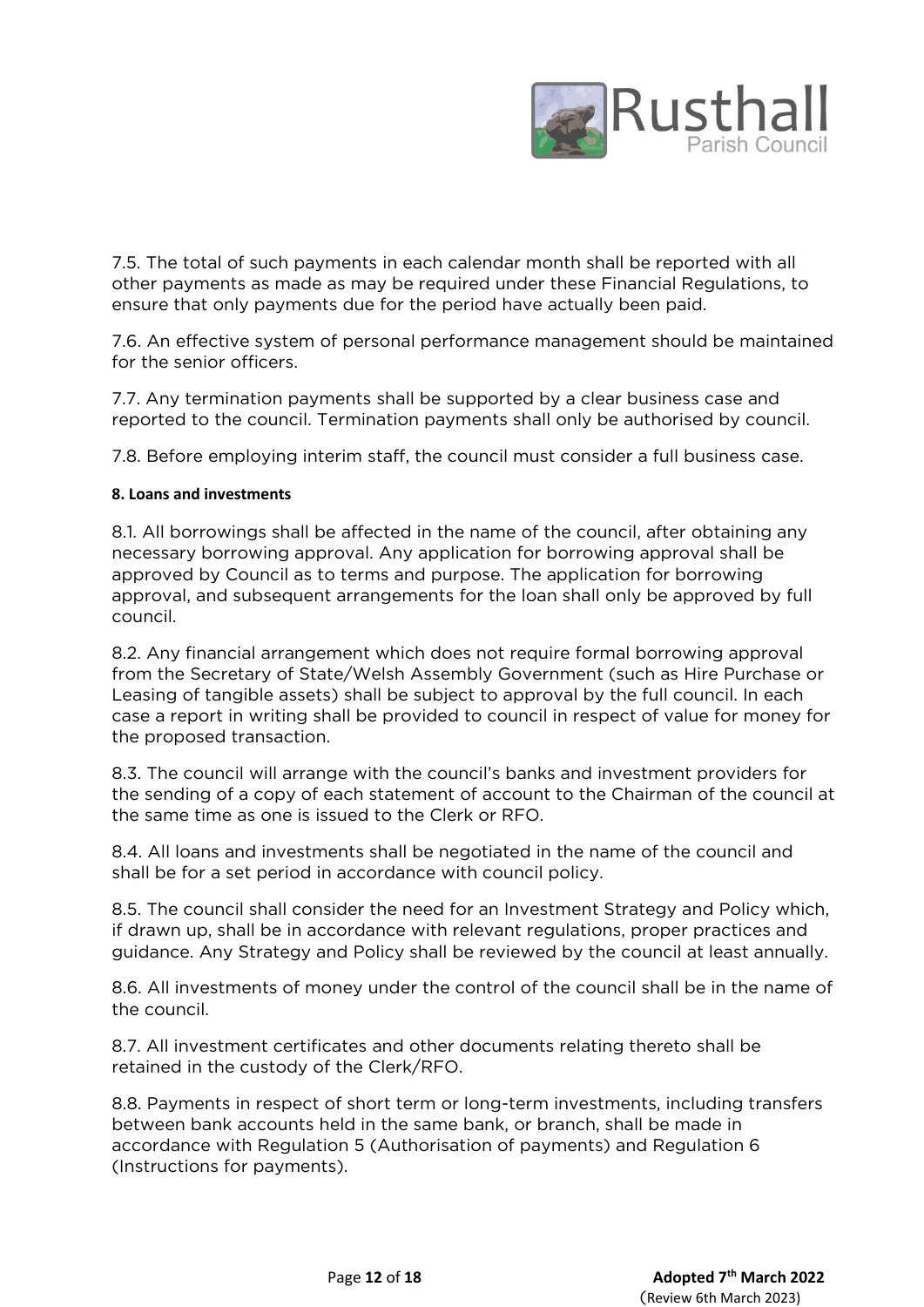

## **9. Income**

9.1. The collection of all sums due to the council shall be the responsibility of and under the supervision of the Clerk/RFO.

9.2. Particulars of all charges to be made for work done, services rendered or goods supplied shall be agreed annually by the council, notified to the Clerk/RFO and the Clerk/RFO shall be responsible for the collection of all accounts due to the council.

9.3. The council will review all fees and charges at least annually, following a report of the Clerk.

9.4. Any sums found to be irrecoverable and any bad debts shall be reported to the council and shall be written off in the year.

9.5. All sums received on behalf of the council shall be banked intact as directed by the Clerk/ RFO. In all cases, all receipts shall be deposited with the council's bankers with such frequency as the Clerk/RFO considers necessary.

9.6. The origin of each receipt shall be entered on the paying-in slip.

9.7. Personal cheques shall not be cashed out of money held on behalf of the council.

9.8. The Clerk/RFO shall promptly complete any VAT Return that is required. Any repayment claim due in accordance with VAT Act 1994 section 33 shall be made at least annually coinciding with the financial year end.

9.9. Where any significant sums of cash are regularly received by the council, the Clerk/RFO shall take such steps as are agreed by the council to ensure that more than one person is present when the cash is counted in the first instance, that there is a reconciliation to some form of control such as ticket issues, and that appropriate care is taken in the security and safety of individuals banking such cash.

9.10. …

## **10. Orders for work, goods and services**

10.1. An official order or letter shall be issued for all work, goods and services unless a formal contract is to be prepared or an official order would be inappropriate. Copies of orders shall be retained.

10.2. Order books shall be controlled by the Clek/RFO.

10.3. All members and officers are responsible for obtaining value for money at all times. An officer issuing an official order shall ensure as far as reasonable and practicable that the best available terms are obtained in respect of each transaction, usually by obtaining three or more quotations or estimates from appropriate suppliers, subject to any de minimis provisions in Regulation 11.1 below.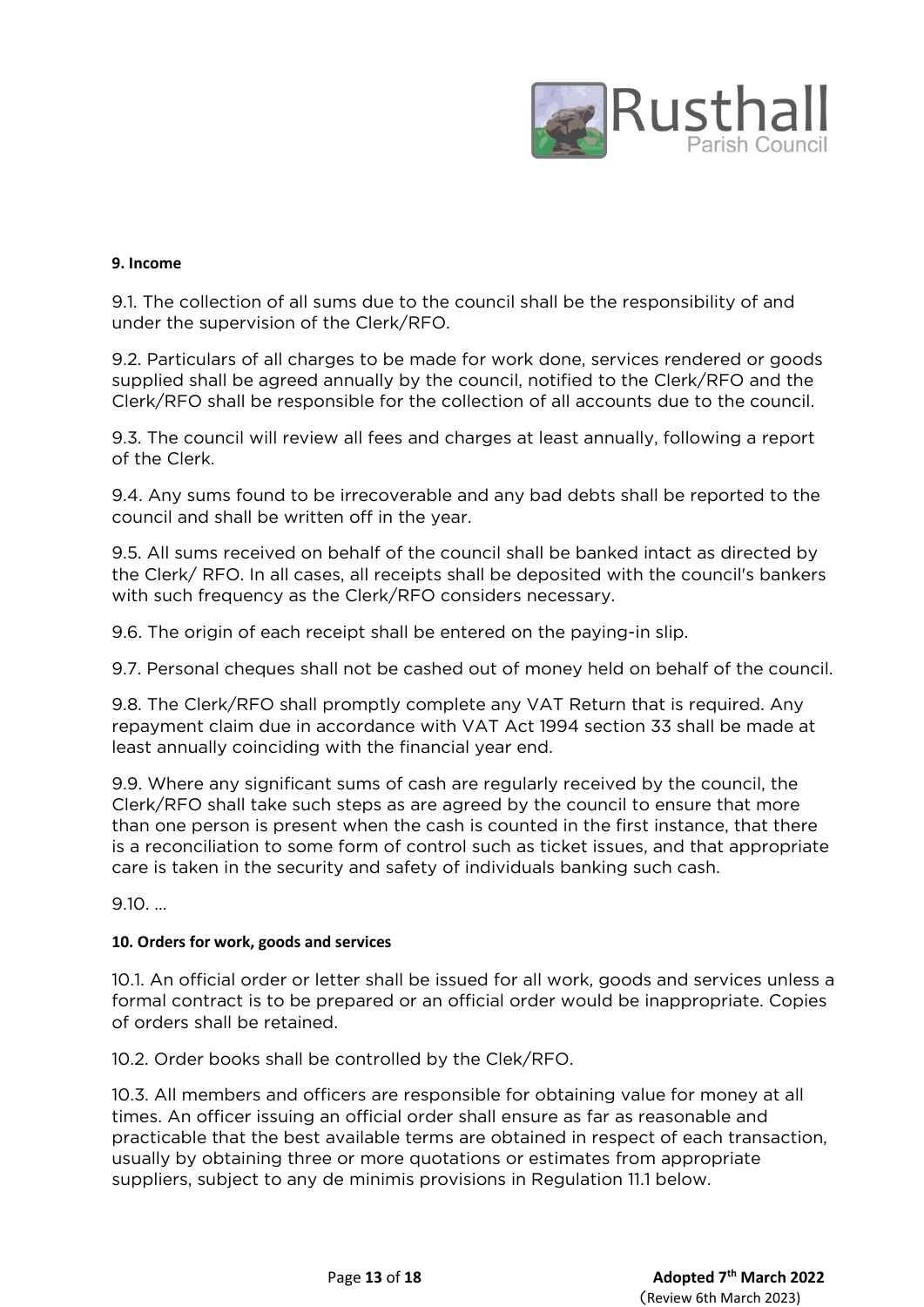

10.4. A member may not issue an official order or make any contract on behalf of the council.

10.5. The Clerk/RFO shall verify the lawful nature of any proposed purchase before the issue of any order, and in the case of new or infrequent purchases or payments, the RFO shall ensure that the statutory authority shall be reported to the meeting at which the order is approved so that the minutes can record the power being used.

## **11. Contracts**

**.** 

11.1. Procedures as to contracts are laid down as follows:

a) Every contract shall comply with these financial regulations, and no exceptions shall be made otherwise than in an emergency provided that this regulation need not apply to contracts which relate to items (i) to (vi) below:

i. for the supply of gas, electricity, water, sewerage and telephone services;

ii. for specialist services such as are provided by legal professionals acting in disputes;

iii. for work to be executed or goods or materials to be supplied which consist of repairs to or parts for existing machinery or equipment or plant;

iv. for work to be executed or goods or materials to be supplied which constitute an extension of an existing contract by the council;

v. for additional audit work of the external auditor up to an estimated value of £500 (in excess of this sum the Clerk and RFO shall act after consultation with the Chairman and Vice Chairman of council); and

vi. for goods or materials proposed to be purchased which are proprietary articles and / or are only sold at a fixed price.

b) Where the council intends to procure or award a public supply contract, public service contract or public works contract as defined by The Public Contracts Regulations 2015 ("the Regulations") which is valued at £25,000 or more, the council shall comply with the relevant requirements of the Regulations<sup>2</sup>.

c) The full requirements of The Regulations, as applicable, shall be followed in respect of the tendering and award of a public supply contract, public service

<sup>&</sup>lt;sup>2</sup> The Regulations require councils to use the Contracts Finder website to advertise contract opportunities, set out the procedures to be followed in awarding new contracts and to publicise the award of new contracts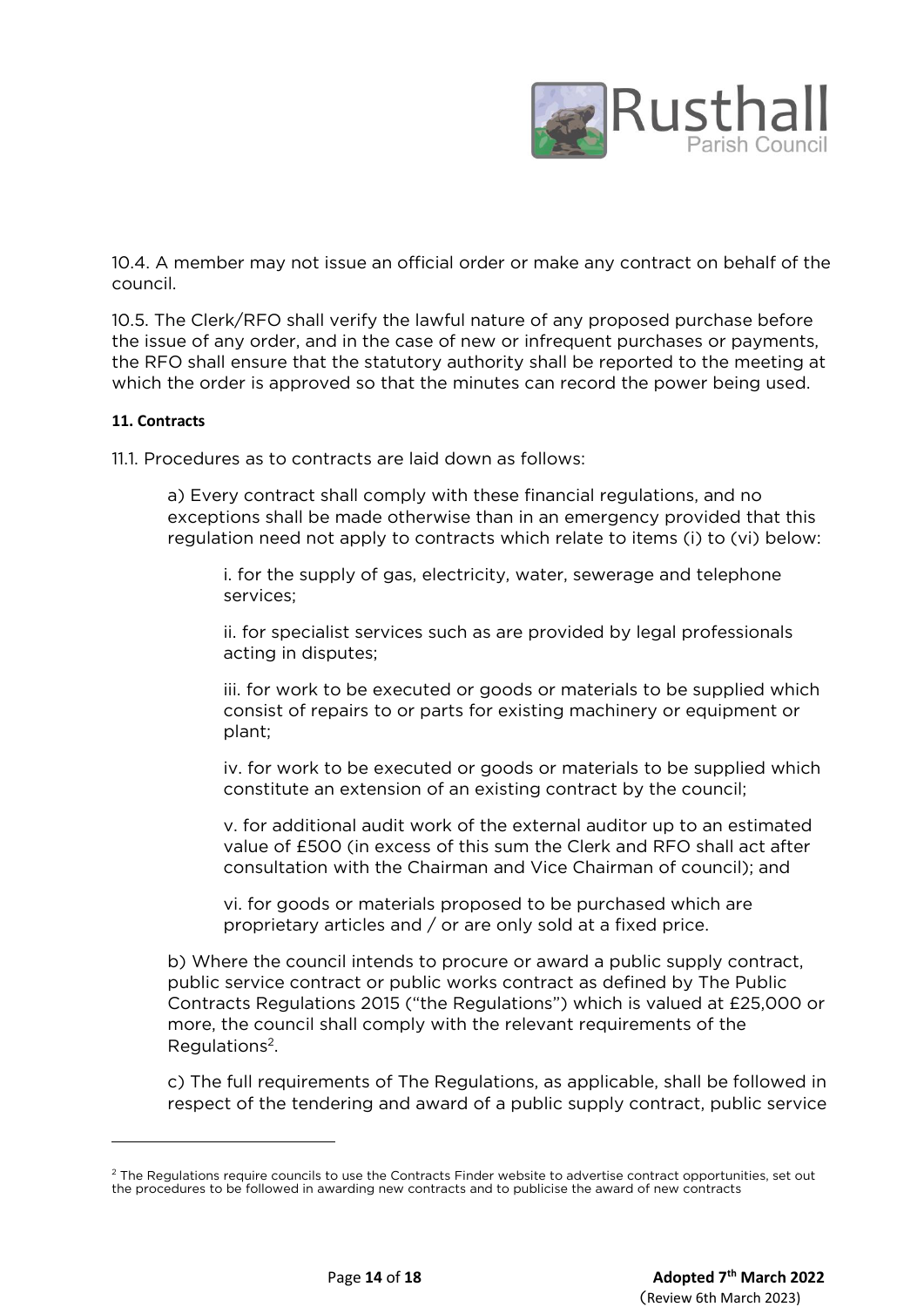

contract or public works contract which exceed thresholds in The Regulations set by the Public Contracts Directive 2014/24/EU (which may change from time to time) $3$ .

d) When applications are made to waive financial regulations relating to contracts to enable a price to be negotiated without competition the reason shall be embodied in a recommendation to the council.

e) Such invitation to tender shall state the general nature of the intended contract and the Clerk shall obtain the necessary technical assistance to prepare a specification in appropriate cases. The invitation shall in addition state that tenders must be addressed to the Clerk in the ordinary course of post. Each tendering firm shall be supplied with a specifically marked envelope in which the tender is to be sealed and remain sealed until the prescribed date for opening tenders for that contract.

f) All sealed tenders shall be opened at the same time on the prescribed date by the Clerk in the presence of at least one member of council.

g) Any invitation to tender issued under this regulation shall be subject to Standing Orders[ ], <sup>4</sup>[insert reference of the council's relevant standing order] and shall refer to the terms of the Bribery Act 2010.

h) When it is to enter into a contract of less than £25,000 in value for the supply of goods or materials or for the execution of works or specialist services other than such goods, materials, works or specialist services as are excepted as set out in paragraph (a) the Clerk or RFO shall obtain 3 quotations (priced descriptions of the proposed supply); where the value is below [£3,000] and above [£100] the Clerk or RFO shall strive to obtain 3 estimates. Otherwise, Regulation 10.3 above shall apply.

i) The council shall not be obliged to accept the lowest or any tender, quote or estimate.

j) Should it occur that the council, or duly delegated committee, does not accept any tender, quote or estimate, the work is not allocated and the council requires further pricing, provided that the specification does not change, no person shall be permitted to submit a later tender, estimate or quote who was present when the original decision-making process was being undertaken.

1

 $3$  Thresholds currently applicable are:

a) For public supply and public service contracts 209,000 Euros (£181,302) b) For public works contracts 5,225,000 Euros (£4,551,413)

<sup>4</sup> Based on NALC's Model Standing Order 18d ©NALC 2018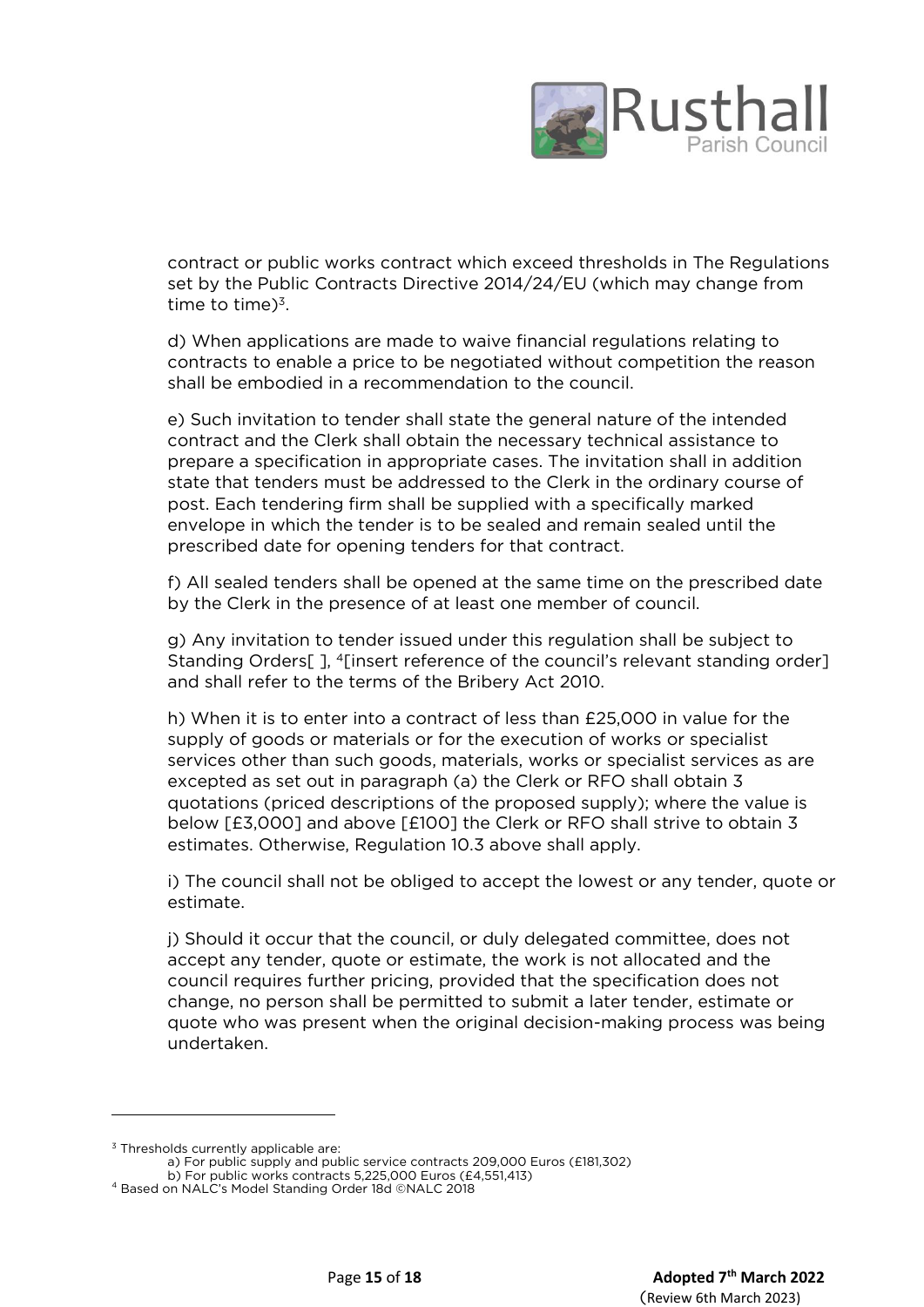

#### **12. Payments under contracts for building or other construction works**

12.1. Payments on account of the contract sum shall be made within the time specified in the contract by the Clerk/ RFO upon authorised certificates of the architect or other consultants engaged to supervise the contract (subject to any percentage withholding as may be agreed in the particular contract).

12.2. Where contracts provide for payment by instalments the RFO shall maintain a record of all such payments. In any case where it is estimated that the total cost of work carried out under a contract, excluding agreed variations, will exceed the contract sum of 5% or more a report shall be submitted to the council.

12.3. Any variation to a contract or addition to or omission from a contract must be approved by the council and Clerk to the contractor in writing, the council being informed where the final cost is likely to exceed the financial provision.

## **13. Stores and equipment**

13.1. The officer in charge of each section shall be responsible for the care and custody of stores and equipment in that section.

13.2. Delivery notes shall be obtained in respect of all goods received into store or otherwise delivered and goods must be checked as to order and quality at the time delivery is made.

13.3. Stocks shall be kept at the minimum levels consistent with operational requirements.

[13.4. …

## **14. Assets, properties and estates**

14.1. The Clerk shall make appropriate arrangements for the custody of all title deeds and Land Registry Certificates of properties held by the council. The Clerk, shall ensure a record is maintained of all properties held by the council, recording the location, extent, plan, reference, purchase details, nature of the interest, tenancies granted, rents payable and purpose for which held in accordance with Accounts and Audit Regulations.

14.2. No tangible moveable property shall be purchased or otherwise acquired, sold, leased or otherwise disposed of, without the authority of the council, together with any other consents required by law, save where the estimated value of any one item of tangible movable property does not exceed £250.

14.3. No real property (interests in land) shall be sold, leased or otherwise disposed of without the authority of the council, together with any other consents required by law. In each case a report in writing shall be provided to council in respect of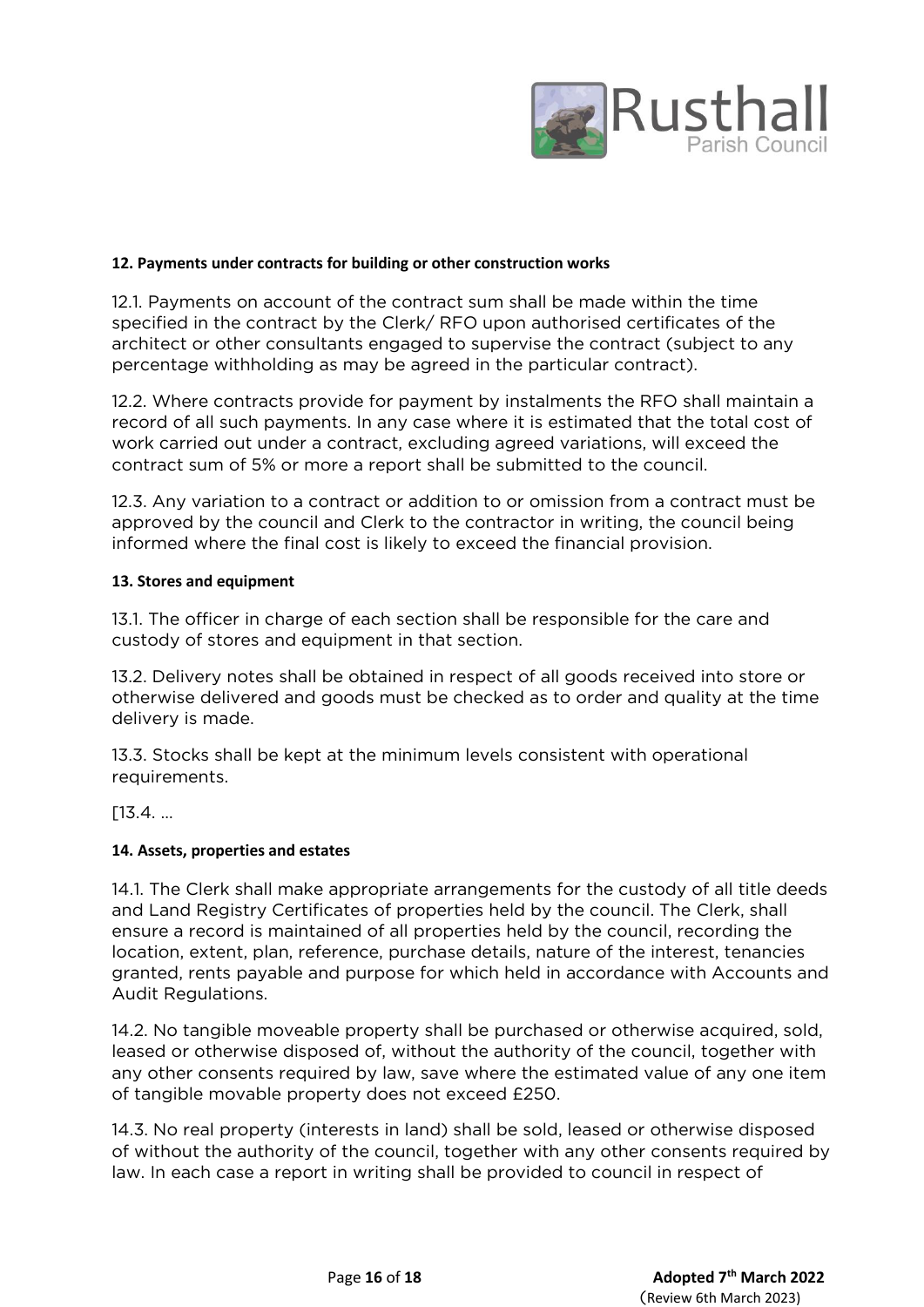

valuation and surveyed condition of the property (including matters such as planning permissions and covenants) together with a proper business case (including an adequate level of consultation with the electorate).

14.4. No real property (interests in land) shall be purchased or acquired without the authority of the full council. In each case a report in writing shall be provided to council in respect of valuation and surveyed condition of the property (including matters such as planning permissions and covenants) together with a proper business case (including an adequate level of consultation with the electorate).

14.5. Subject only to the limit set in Regulation 14.2 above, no tangible moveable property shall be purchased or acquired without the authority of the full council. In each case a report in writing shall be provided to council with a full business case.

14.6. The Clerk/RFO shall ensure that an appropriate and accurate Register of Assets and Investments is kept up to date. The continued existence of tangible assets shown in the Register shall be verified at least annually.

## **15. Insurance**

15.1. Following the annual risk assessment (per Regulation 17), the Clerk/RFO shall effect all insurances and negotiate all claims on the council's insurers.

15.2. ….

15.3. The Clerk/RFO shall keep a record of all insurances effected by the council and the property and risks covered thereby and annually review it.

15.4. The Clerk/RFO shall be notified of any loss liability or damage or of any event likely to lead to a claim, and shall report these to council at the next available meeting.

15.5. All appropriate members and employees of the council shall be included in a suitable form of security or fidelity guarantee insurance which shall cover the maximum risk exposure as determined annually by the council, or duly delegated committee.

**16. ….**

## **17. Risk management**

17.1. The council is responsible for putting in place arrangements for the management of risk. The Clerk/RFO shall prepare, for approval by the council, risk management policy statements in respect of all activities of the council. Risk policy statements